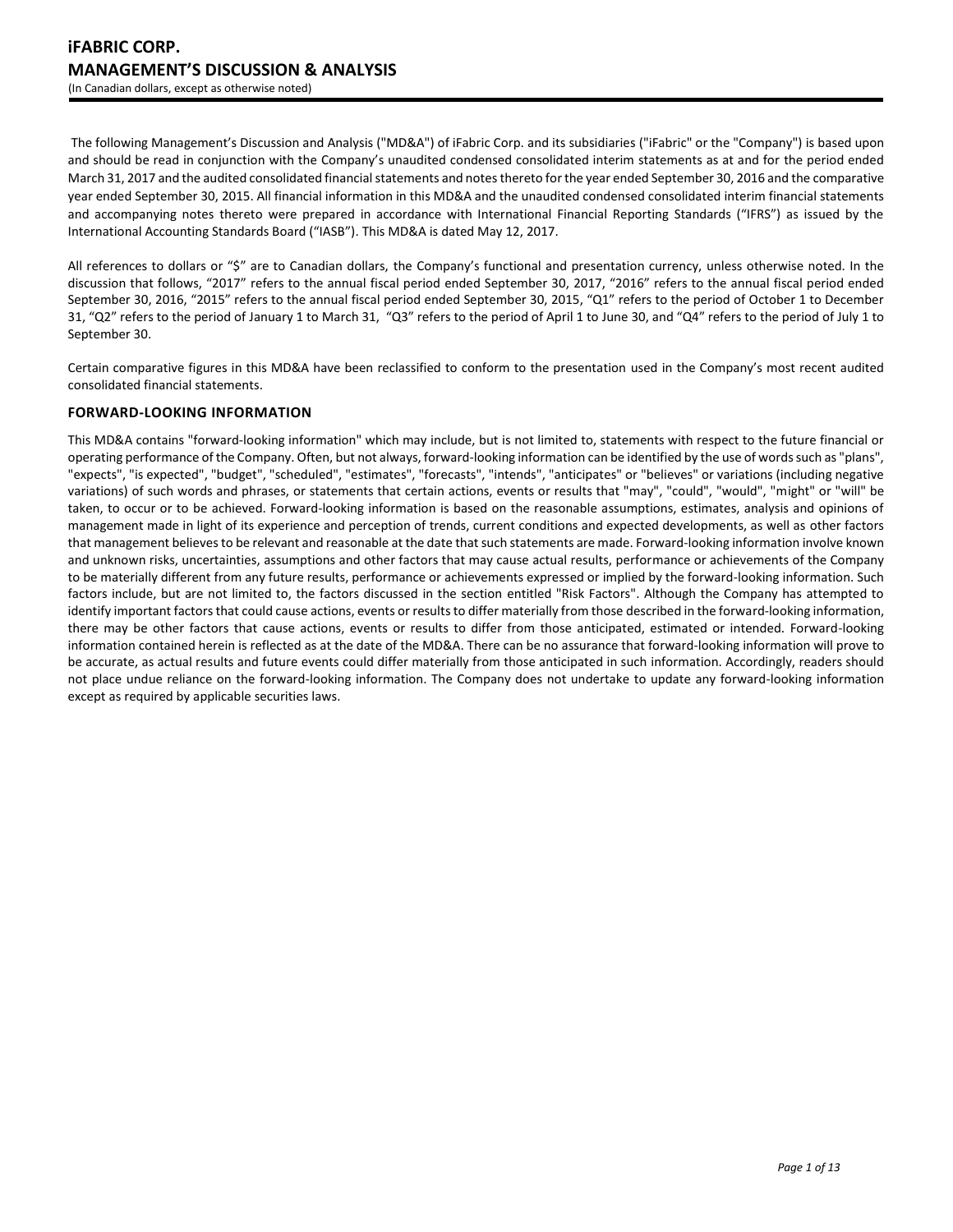# **BUSINESS OVERVIEW**

#### **General**

iFabric is a Canadian public company, incorporated under the Alberta Business Corporations Act and is domiciled in Canada. The Company is listed on the Toronto Stock Exchange ("TSX") under the trading symbol "IFA". The head office is located at 525 Denison Street, Unit 1, Markham, Ontario, Canada.

The Company's business activities are divided into three reportable operating segments, which offer different products and services, and are managed separately because they require different marketing strategies and resource allocations. The following summarizes the operations of each segment:

- Intimate Apparel: Includes the design and distribution of women's intimate apparel, sleepwear and accessories.
- Intelligent Fabrics: Includes the development and distribution of innovative products and treatments that are suitable for application to textiles, plastics, liquids, and hard surfaces. These products are designed to provide added benefits to the user.
- Other: Includes leasing of property to group companies, related parties and third parties.

#### **NATURE OF OPERATIONS**

### **Intimate Apparel**

The Intimate Apparel division commenced operations in 1992 and currently operates under the trade name Coconut Grove Intimates. Its business comprises the design, purchasing, and distribution of intimate apparel and, in particular, a range of specialty bras including the division's patented backless, strapless underwire bra. The division also distributes a range of apparel accessories as well as sleepwear.

The division utilizes contract warehouse facilities located in Los Angeles, California and Manchester, England in order to service its key U.S. and European markets and, Company-owned premises located in Markham, Ontario house the bulk of the division's workforce which comprises, management, designers, administrative, product sourcing and logistical staff. The Markham premises also includes warehouse space which serves as the distribution center for the Canadian market.

All product design is handled by the Markham design team and, currently, over 95% of the division's inventory production is outsourced to factories in China.

In the past several years, the Company has positioned the division's product strategy by way of leveraging a key license agreement in order to sell products under various Maidenform® brands. The Maidenform® brand was founded in 1922 and during its 94-year history has grown to become one of the most recognizable and respected brands in the intimate apparel industry. In addition, the division develops and supplies products for sale under the private label brands of certain major retailers as well as the Company's own brand.

Products are sold internationally to the division's customer base, which includes a number of major retailers as well as specialty boutiques.

#### **Intelligent Fabrics**

A second strategic division commenced operations in 2010 when the Company obtained exclusive North American distribution rights for new generations of intelligent textile technologies which can kill bacteria, repel insects, absorb odours, repel and wick moisture, block ultraviolet light and help encourage a healthy skin environment, amongst others. North American distribution rights were subsequently expanded to worldwide distribution rights. Management anticipates that the Intelligent Fabrics division will be the main driving force of the Company's future growth and expansion. The Intelligent Fabrics division operates under the name Intelligent Fabric Technologies (North America) Inc. ("IFTNA").

The business of the Intelligent Fabrics Division includes the development, testing and distribution of specialty textiles as well as chemicals suitable for application to textiles. The current focus is on technologies that improve the safety and well-being of the wearer. The division has a pipeline of products including Protx2® (anti-microbial and anti-viral formulations) Enguard® (insect repellant technology), Dreamskin® (skin polymer), UVtx (ultraviolet light blocker), FreshTx (odour-absorbing technology), RepelTX (durable water repellant) and DryTx (moisture-wicking technology). The Company anticipates that several additional products will be added to its pipeline in the future.

The Company has two key supply centers in Asia (namely, China and Taiwan) which service the Asian market. This market represents the main production region for manufactured textiles supplied to North America and elsewhere and is the Company's chief market area for the distribution of intelligent textile technologies. Technical support specialists in Asia provide guidance and support to customers regarding the integration of the Company's chemical formulations in their products.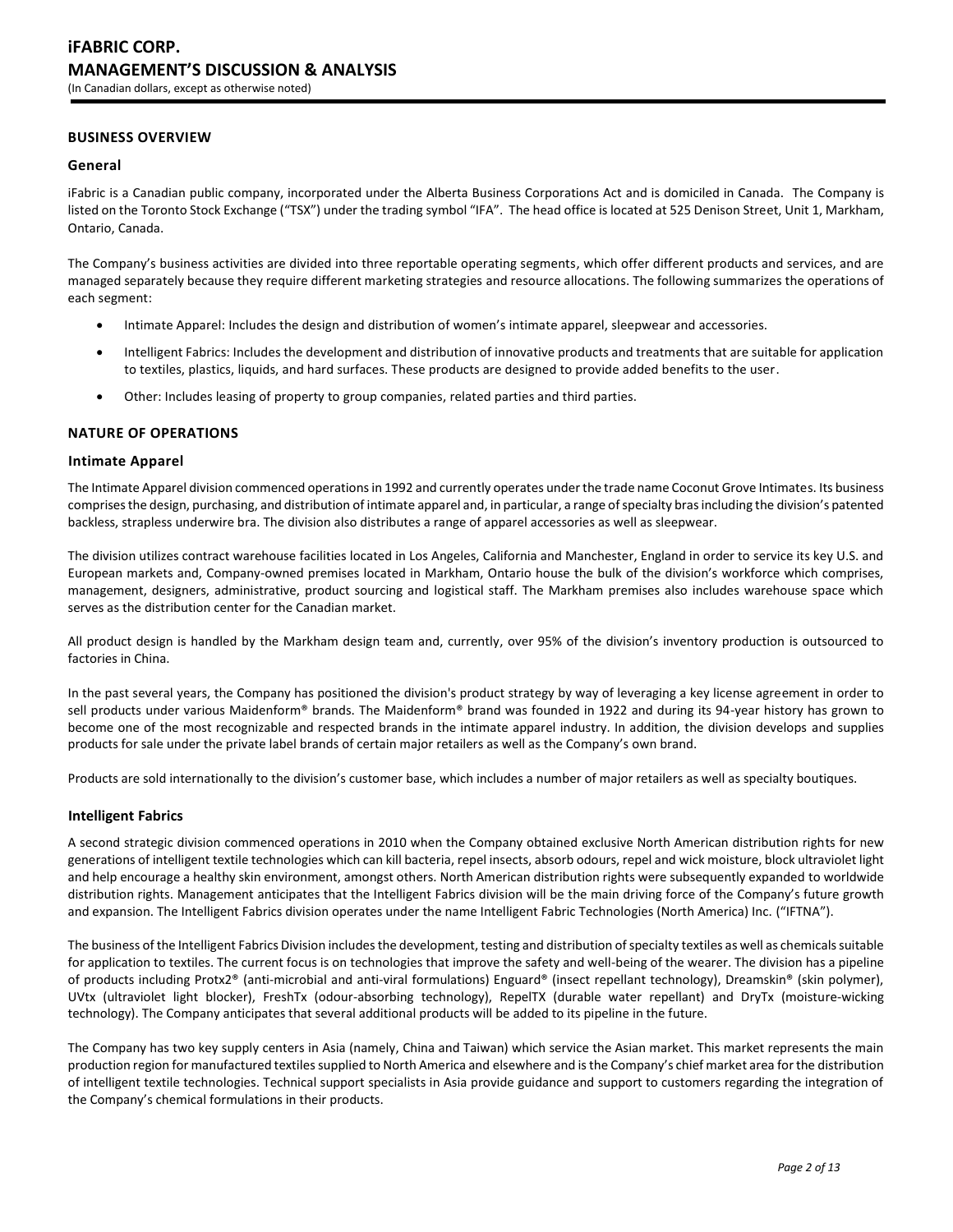Development, testing and regulatory activities are primarily funded with income earned from both the Intelligent Fabrics division and the Intimate Apparel division. Additional funding, when required, is sourced from additional equity and/or debt.

The following describes the Division's current product portfolio:

#### *Protx2*® *Anti-Microbial Technologies*

Protx2® formulations impart anti-microbial and/or anti-viral powers to fibers, plastic, paint and paper treated with these formulations. Numerous laboratory tests have shown that treated products inhibit the growth of a wide variety of infectious agents associated with Healthcare-Associated Infections ("HAI"), including MRSA, C-Difficile, VRE, and H1N1, and by their application may assist in preventing the spread of such infections.

The company is currently targeting two key markets with regard to the distribution of Protx2®:

#### a) Sports apparel, outerwear and footwear

There is an increasing trend amongst major sports apparel, outerwear and footwear manufacturers to offer technologically-enhanced products. With the ability of Protx2® to combat odour causing bacteria, the Company is able to provide manufacturers with the ability to produce apparel and footwear that stays fresher longer without the need for repeated washing or cleaning. Innovative application methodology developed by the Company over a number of years allows for Protx2® to be integrated into almost any fabric as well as all the components of footwear including foam, rubber, and plastics. With its current EPA registrations, the Company can distribute Protx2® for use in all sportswear and footwear for distribution in the U.S. market. Verification programs for major customers were completed during the middle of 2016 and the division commenced shipping Protx2® for major programs in July 2016.

#### b) Medical

Protx2® formulations impart anti-microbial and/or anti-viral powers to fibers, plastic, paint and paper treated with these formulations and is suitable for application to many areas of a hospital environment, including, scrubs, bedding, curtaining, carpeting, walls, air filters and numerous plastic components amongst others.

The Protx2® range of products is dedicated to combating hospital acquired bacterial infections, including MRSA, Clostridium Difficile, VRE, Klebsiella Pneumonia, and by their application may greatly assist in reducing such infections. In addition, Protx $2<sup>®</sup>$  is also a strong antiviral agent effective against, Norovirus, and H1N1.

In order to fully enter the medical market for Protx2®, the Company is in process of securing a second and higher level of EPA registrations that will allow it to make applicable claims in connection with the efficacy of Protx2® ("kill claims") for medical use. A testing protocol for this purpose has been negotiated and agreed to by the EPA and testing in conformity with the protocol has commenced as at the date hereof. On completion of testing, the reports covering the applicable test results will be submitted to the EPA for their review and approval of the appropriate public health claims to be included in future product labeling.

Entry into the medical market in the form of scrubs treated with Protx2® has already commenced at the date of this MDA via programs for two key customers, covering both the retail scrubs market as well as the direct to hospital market.

#### *Dreamskin*®

Fabrics treated with the Dreamskin® polymer are designed to encourage a healthy skin environment because of its ability to control both moisture and friction. Dreamskin® is effective during both summer and winter months as both high and low moisture environments are known causes of discomfort and irritation.

By providing a surface that is free from skin irritants such as laundry detergent residue and dust, Dreamskin® treated fabrics provide for a luxurious wearing experience without irritation or dryness.

In particular, athletic apparel has two key areas that can cause skin irritation, namely friction and excessive moisture. Dreamskin® targets both of these to help prevent irritation during sporting activities.

The potential also exists for Dreamskin® to be marketed as a medical device for integration in clothing in order to aid sufferers of eczema, psoriasis and other types of irritating skin disorders. The friction caused by clothing is currently a major source of irritation for sufferers of such disorders and the ability of Dreamskin® to substantially reduce the amount of friction could serve as a useful tool to alleviate irritation.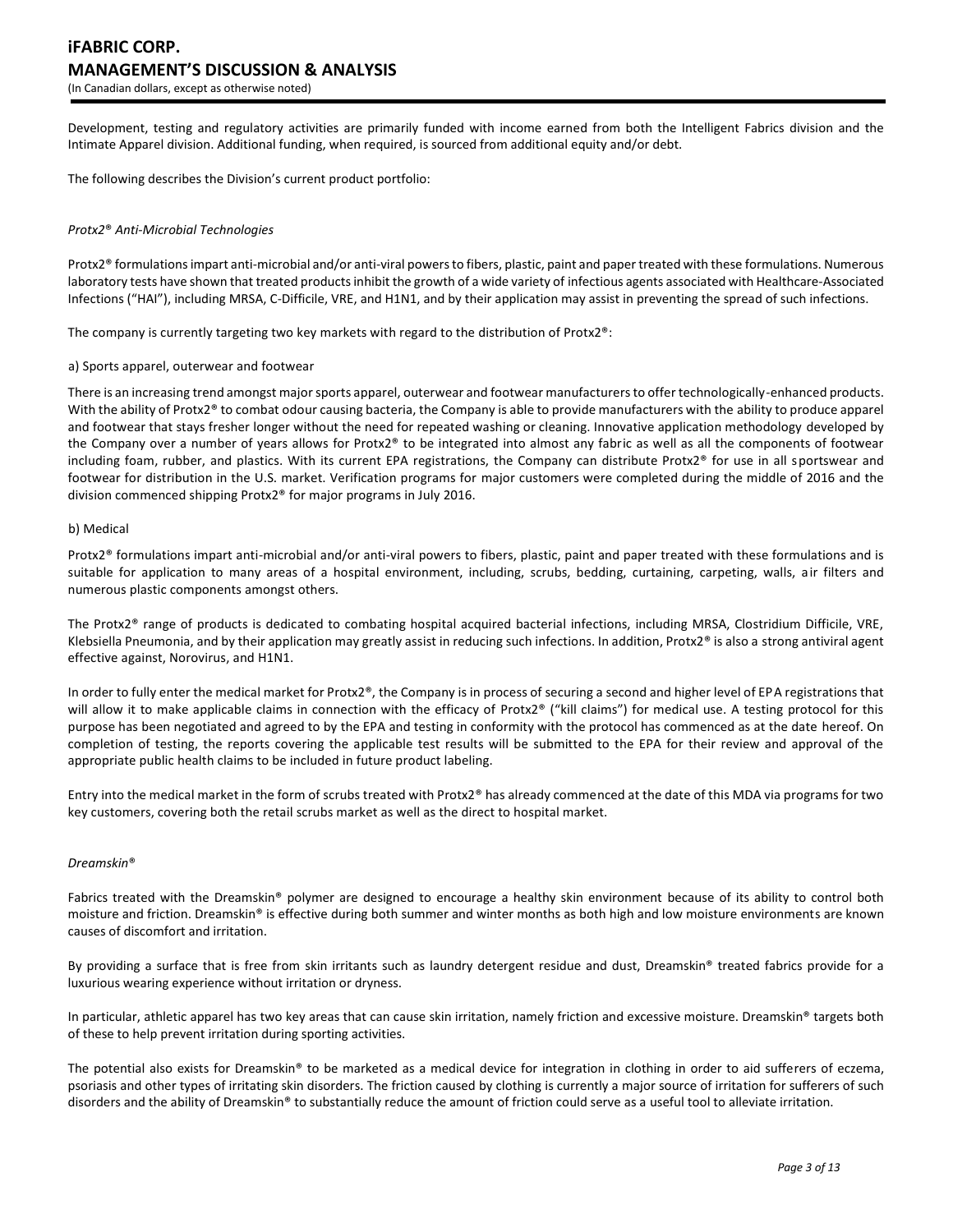In order to be marketed as a medical device Dreamskin® will need to be registered with the United States Food and Drug Administration ("FDA") as a medical device. Such registration may necessitate a clinical trial and the Company is currently consulting with its regulatory and industry experts regarding the best approach for conducting such a trial. Based on the information received by the Company to date, the cost of a clinical trial is estimated to be in the order of \$100,000 and the estimated completion period could be in the range of 18 to 36 months. The commencement date of the Company's FDA application for Dreamskin® as a medical device is not yet certain.

Dreamskin® is also currently being integrated into certain product offerings of the Company's Intimate Apparel Division and in particular intimate apparel and sleepwear. The market launch of these products commenced in January 2017.

#### *Enguard*® *Insect Repellent Fabric*

Applying Enguard® to fabrics results in a highly effective and durable insect repellent. A major strength of Enguard® is that it is safe for children. Testing carried out by the London School of Hygiene and Tropical Medicine show Enguard® to have repelling power comparable to highconcentration DEET and significantly greater than any other natural insect repellents.

Application for regulatory approval of Enguard® by the US Environmental Protection Agency (the "EPA") is in process. Application will also be made to the Pest Management Regulatory Agency ("PMRA") division of Health Canada for approval of Enguard® for the Canadian market utilizing EPA data once the US EPA application has been completed. Whilst the timelines for regulatory approvals of Enguard® in the U.S. and Canada are not certain, the Company is currently working towards initially launching Enguard® products in international markets where regulatory approvals are far less stringent than that of the U.S. and Canada.

#### *UVtx™*

Textiles infused with UVtx™ provides apparel with a built in ultraviolet ("UV") light blocker. The UVtx™ formulation contains both UV reflecting and UV absorption elements, giving apparel treated with UVtx™ the ultraviolet protection factor ("UPF") strength of up to UPF 60. This allows the wearer of UVtx™ treated apparel to enjoy permanent sun protection without the need to apply sprays or lotions to the area covered by the garment. Testing has shown that UVtx<sup>™</sup> treated textiles never lose efficacy.

#### *FreshTx™*

FreshTx™ is a state of the art odour-absorbing technology, which is easily infused into textile products. FreshTx™ offers permanent protection against odours without the need to use sprays or perfumes. FreshTx™ uses naturally-occurring elements for effective results that are non-toxic and safe. Extremely durable, once applied, the properties of FreshTx™ are renewed with each wash, and is effective even when wet.

#### *DryTx™*

DryTx™ moisture wicking technology provides treated apparel with the ability to quickly draw moisture away from the skin and disperse perspiration across the fabric surface for faster evaporation.

The main attributes of DryTx™ are its abilities to:

- Wick moisture away from the skin;
- Provide for garments that will not feel heavy or damp even during periods of high exertion by the wearer;
- Provide for garments that create less skin chafe compared to wet fabrics;
- Provide for garments that dry quicker, thereby assisting the wearer in maintaining a more even body temperature;
- Allow for fabrics to retain their natural softness.

An additional significant attribute of DryTx<sup>™</sup> is its ability to be integrated into apparel in combination with the division's other product offerings, resulting in unique garments that provide superior performance characteristics for athletic apparel.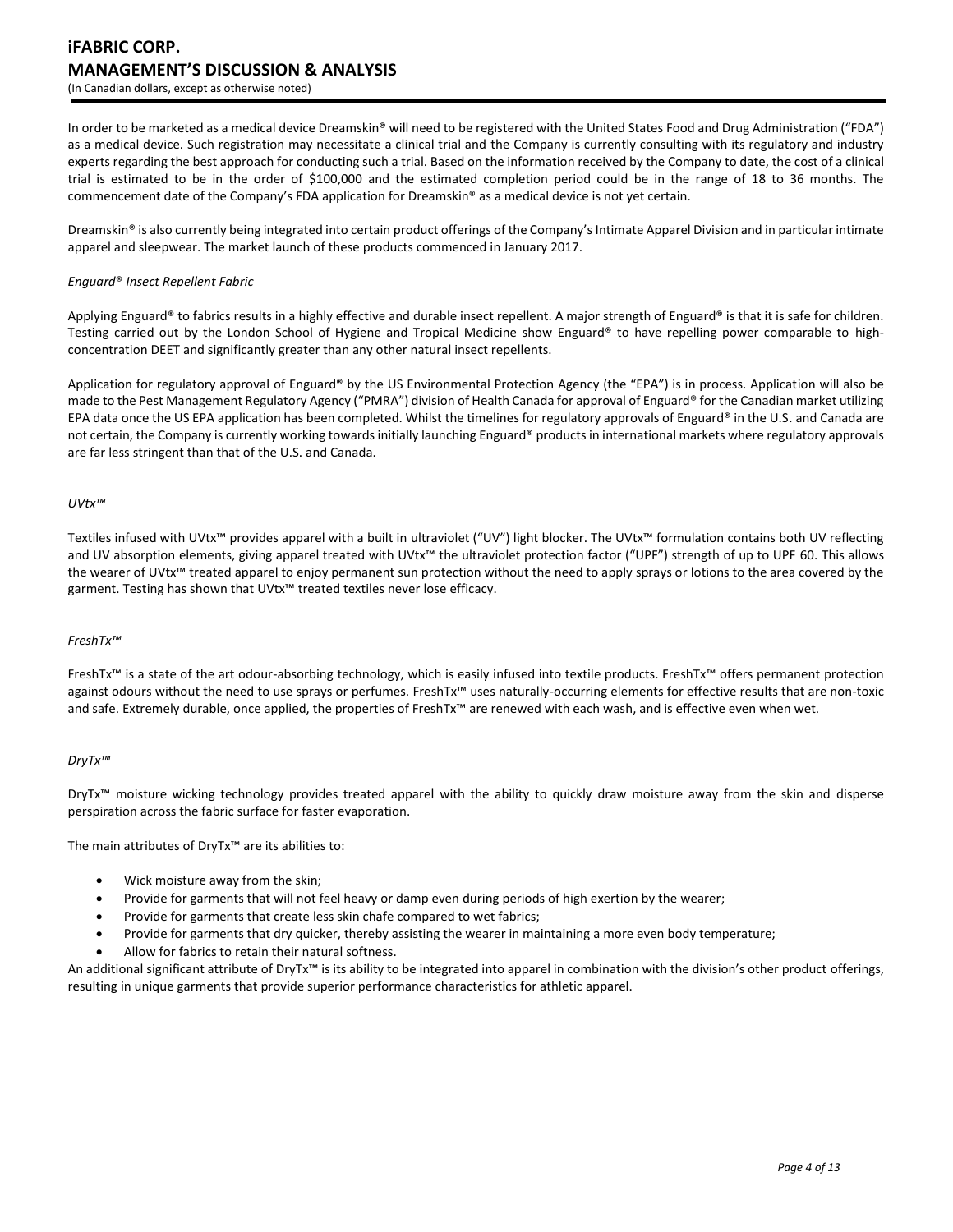#### *RepelTX™*

RepelTX™ is an environmentally friendly coating that is resistant to moisture. The RepelTX™ coating can be used on various surfaces including electronics and fabrics, which are then protected against water and moisture by simply treating them in a fluorinated solvent. The coating dries in just over one minute at room temperature, and it starts working immediately once set.

RepelTX™ offers the next generation in water repellency performance. RepelTX™ modifies fabric at the molecular level by permanently attaching hydrophobic 'hairs' to individual fibers that lift liquids, causing them to bead and roll right off the fabric surface. It features a hydrocarbon polymer which is both more ecologically friendly and economically smart compared to competing technologies. The result is a market leading performance, liquid repellency that is breathable, durable and fast drying.

The Company's ancillary objective in offering these additional formulations is to utilize them in combination with Protx2®, Dreamskin® and Enguard*®*, which results in unique products that provide a multiple of benefits to the user. The additional benefit to iFabric will be increased revenue from every sale involving a multiple of chemicals. Particularly in health care environments, the combination of water repellency and an antimicrobial allows for garments that repel liquids (for example, blood) and at the same time are able to kill bacteria. These combined attributes are optimal for the industry

# **SELECTED ANNUAL INFORMATION**

The following table sets forth selected annual consolidated statement of earnings (loss) information and balance sheet data for each of the last five fiscal years.

| For the year ended and as at September 30,              | 2016                     | 2015       | 2014       | 2013       | 2012       |
|---------------------------------------------------------|--------------------------|------------|------------|------------|------------|
| <b>Income Statement Data</b>                            |                          |            |            |            |            |
| Revenue                                                 | 13,570,365               | 13,074,848 | 13,021,482 | 8,165,983  | 6,074,766  |
| Net earnings (loss) attributable to common shareholders | (373, 977)               | (109, 837) | 542,214    | (144, 556) | (218, 680) |
| Net earnings (loss) per common share                    |                          |            |            |            |            |
| Basic                                                   | (0.014)                  | (0.004)    | 0.021      | (0.006)    | (0.009)    |
| Diluted                                                 | (0.014)                  | (0.004)    | 0.020      | (0.006)    | (0.009)    |
|                                                         |                          |            |            |            |            |
| <b>Balance Sheet Data</b>                               |                          |            |            |            |            |
| Total assets                                            | 12,296,093               | 11,928,359 | 11,559,443 | 9,154,711  | 8,454,058  |
| Total non-current financial liabilities                 | 1,893,809                | 1,408,893  | 1,952,287  | 2,084,741  | 2,801,891  |
| Cash dividends declared                                 | $\overline{\phantom{a}}$ |            |            |            |            |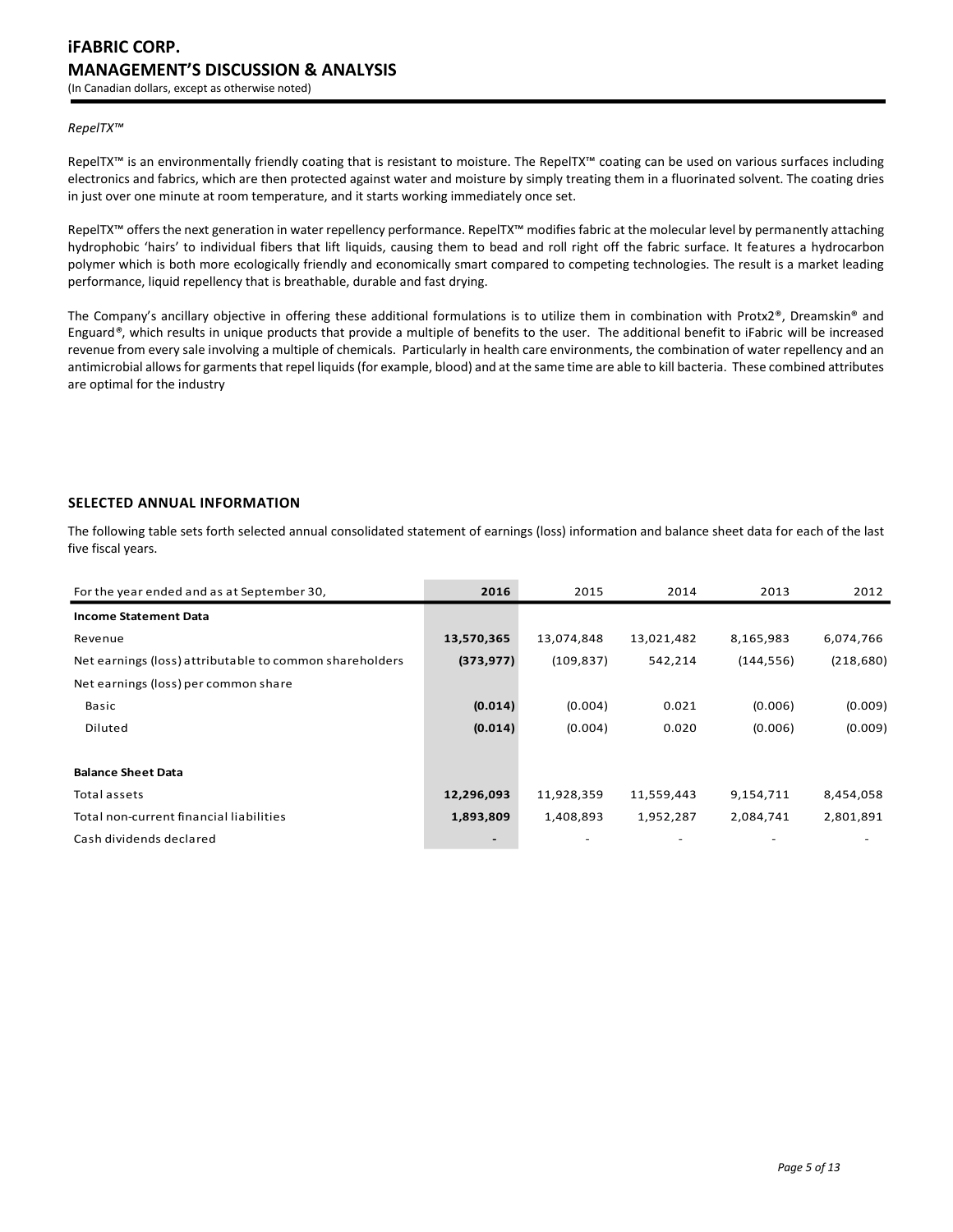# **RESULTS OF OPERATIONS – THREE AND SIX MONTHS ENDED MARCH 31, 2017 AND 2016**

The following table sets forth the Company's unaudited condensed consolidated statements of earnings (loss) and comprehensive earnings (loss) for the three and six months ended March 31, 2017 and 2016:

|                                                                        | Three months |            | Six months |            |
|------------------------------------------------------------------------|--------------|------------|------------|------------|
| For the period ended March 31,                                         | 2017         | 2016       | 2017       | 2016       |
| <b>REVENUE</b>                                                         | 4,255,192    | 3,072,027  | 7,357,311  | 6,401,037  |
| <b>COST OF SALES</b>                                                   | 2,172,277    | 1,569,581  | 4,127,310  | 3,114,376  |
| <b>GROSS PROFIT</b>                                                    | 2,082,915    | 1,502,446  | 3,230,001  | 3,286,661  |
| <b>EXPENSES</b>                                                        |              |            |            |            |
| Selling, general and administrative costs                              | 1,336,191    | 1,663,147  | 2,546,237  | 3,314,739  |
| Interest on operating line                                             | 8,172        | 7,347      | 18,050     | 11,222     |
| Interest on long-term debt                                             | 27,673       | 9,233      | 41,851     | 18,890     |
| Amortization of property, plant and equipment                          | 15,558       | 8,766      | 28,061     | 17,415     |
| Amortization of deferred development costs                             | 40,366       | 40,366     | 80,732     | 80,732     |
|                                                                        | 1,427,960    | 1,728,859  | 2,714,931  | 3,442,998  |
| <b>EARNINGS (LOSS) FROM OPERATIONS</b>                                 | 654,955      | (226, 413) | 515,070    | (156, 337) |
| <b>OTHER EXPENSES (INCOME)</b>                                         |              |            |            |            |
| Share-based compensation                                               | 16,101       | 41,258     | 32,560     | 85,663     |
| Loss (gain) on foreign exchange                                        | (8, 545)     | 173,125    | (12, 950)  | 124,342    |
|                                                                        | 7,556        | 214,383    | 19,610     | 210,005    |
| <b>EARNINGS (LOSS) BEFORE INCOME TAXES</b>                             | 647,399      | (440, 796) | 495,460    | (366, 342) |
| PROVISION FOR (RECOVERY OF) INCOME TAXES                               |              |            |            |            |
| Current                                                                | 81,440       | (71, 423)  | 95,788     | 5,486      |
| Deferred                                                               | 82,000       | (45, 506)  | 39,000     | (89, 357)  |
|                                                                        | 163,440      | (116, 929) | 134,788    | (83, 871)  |
| NET EARNINGS (LOSS) AND COMPREHENSIVE EARNINGS (LOSS)                  | 483,959      | (323, 867) | 360,672    | (282, 471) |
| NET EARNINGS (LOSS) AND COMPREHENSIVE EARNINGS (LOSS) ATTRIBUTABLE TO: |              |            |            |            |
| iFabric Corp. shareholders                                             | 472,221      | (324, 657) | 346,846    | (285,069)  |
| Non-controlling interest                                               | (4, 362)     | 790        | (2, 274)   | 2,598      |
|                                                                        | 467,859      | (323, 867) | 344,572    | (282, 471) |
| <b>EARNINGS (LOSS) PER SHARE</b>                                       |              |            |            |            |
| Basic                                                                  | 0.018        | (0.013)    | 0.013      | (0.011)    |
| Diluted                                                                | 0.017        | (0.013)    | 0.013      | (0.011)    |

### **SELECTED OPERATING SEGMENT DATA**

|                                     | Intimate            | Intelligent            | Other             | Corporate<br>Items and                 |              |
|-------------------------------------|---------------------|------------------------|-------------------|----------------------------------------|--------------|
| Q2 2017                             | Apparel             | Fabrics                | Segments          | Eliminations                           | Consolidated |
| <b>External Revenue</b>             | 3,022,496           | 1,207,096              | 25,600            | $\overline{\phantom{a}}$               | 4,255,192    |
| Earnings (loss) before income taxes | 657,158             | 51,430                 | (15, 330)         | (45, 859)                              | 647,399      |
| Q2 2016                             | Intimate<br>Apparel | Intelligent<br>Fabrics | Other<br>Segments | Corporate<br>Items and<br>Eliminations | Consolidated |
| <b>External Revenue</b>             | 2,538,908           | 507.519                | 25.600            | $\overline{\phantom{a}}$               | 3,072,027    |
| Earnings (loss) before income taxes | (289, 217)          | (129, 166)             | 3,966             | (26, 379)                              | (440, 796)   |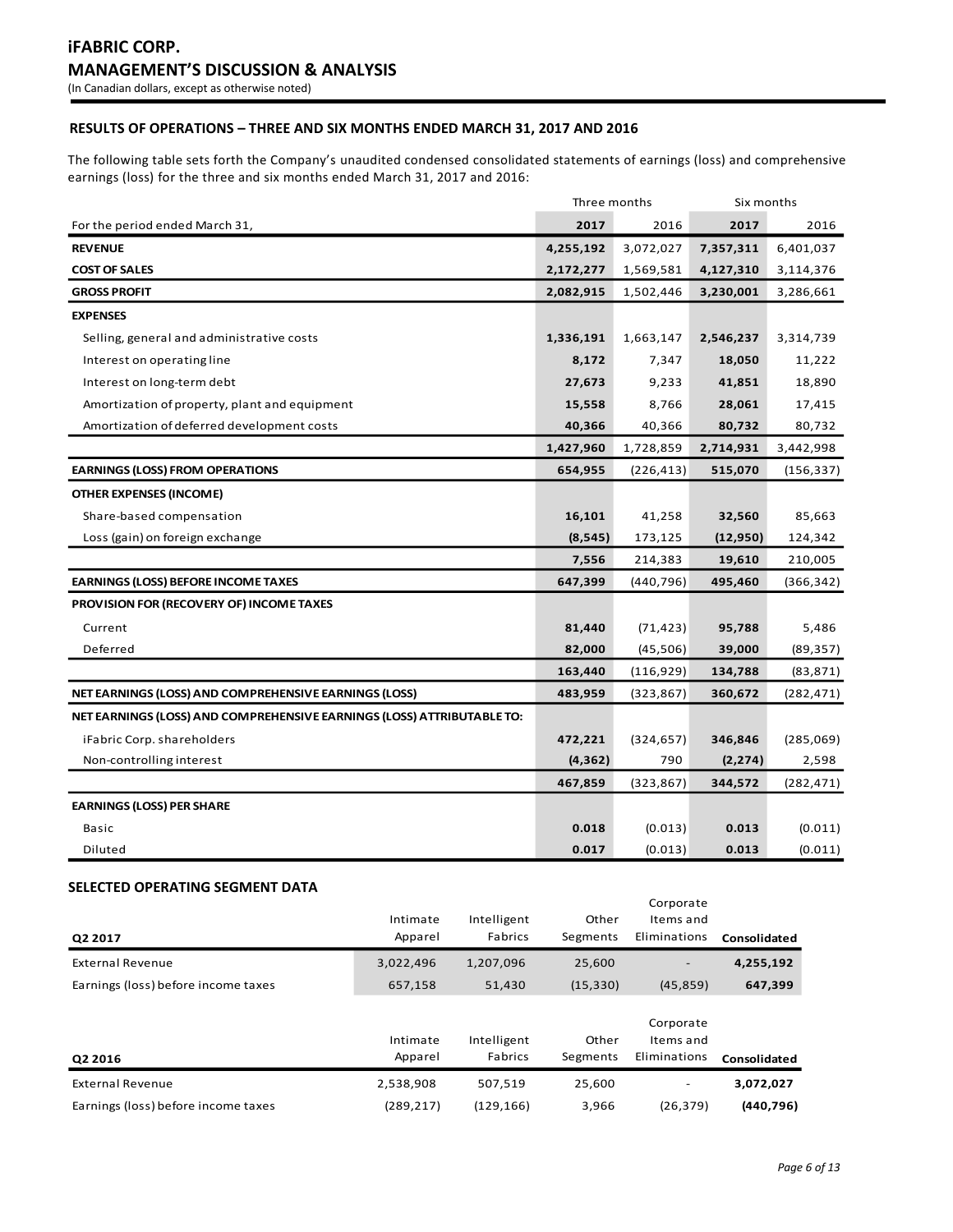# **DISCUSSION OF THE RESULTS OF OPERATIONS – THREE MONTHS ENDED MARCH 31, 2017 AND 2016**

### **Revenue**

Revenue increased by \$1,183,165 to \$4,255,192 in Q2 2017 from \$3,072,027 in Q2 2016. With respect to reportable operating segments of the Company, revenue increased by 19% or \$483,588 in its Intimate Apparel segment and revenue increased by 138% or \$699,577 in its Intelligent Fabrics segment. Geographically, revenues increased in Canada, the US, and Southeast Asia and other markets, while revenue decreased in the UK during Q2 2017 versus Q2 2016.

Overall, revenue increased 39% during Q2 2017 in comparison to Q2 2016. The Intelligent Fabrics division continued its integration of its core products with major manufacturing clients, specifically in the United States and in Asia, resulting in a substantial increase in total revenue within this operating segment compared to Q2 2016. The Company anticipates further growth in revenue in this segment. In the Intimate Apparel segment, the Company realized strong sales in its new Maidenform® sleepwear lines, which launched earlier in fiscal 2017, and were the primary driver of revenue growth in this segment.

## **Gross profit**

Gross profit as a percentage of revenue was 49% in Q2 2017, unchanged from the same percentage in Q2 2016. While gross profit percentage remained unchanged in Q2 2017 versus Q2 2016, the Intimate Apparel division realized greater gross profit margins in the current quarter versus the same period in the prior year, mainly due to lower clearances of seasonal goods. The Intelligent Fabrics division contributed a higher proportion of consolidated revenue in Q2 2017 versus Q2 2016, but carried a lower gross profit percentage than revenue in the Intimate Apparel segment, offsetting most of the increased overall gross profit percentage. Gross profit in dollars increased by 39% or \$580,469 to \$2,082,915 in Q2 2017 from \$1,502,446 in Q2 2016. The increase in gross profit dollars is largely attributable to an increase in revenue from Q2 2016 to Q2 2017.

## **Selling, general and administrative costs**

In Q2 2017, selling, general and administrative costs decreased by 20% or \$326,956 to \$1,336,191 from \$1,663,147 in Q2 2016. In the Intimate Apparel operating segment, the Company lowered its selling, general and administrative costs with respect to its product development staff, in conjunction with the elimination of products under a previous licensing arrangement. The division also realized substantial savings in its selling and promotional costs in Q2 2017 versus Q2 2016 for the same reason. In the Intelligent Fabrics segment, the Company increased its travel, regulatory and testing costs to facilitate growth of existing products, as well as the launch of new products. Selling, general and administrative costs have also decreased as a result of the Canadian dollar strengthening in Q2 2017 against the U.S. dollar, as many of the Company's overhead expenses are paid for in U.S. dollars.

## **Interest Expense**

Interest expense during Q2 2017 was \$35,845 compared to \$16,580 during Q2 2016. The primary change in interest expense was as the result of interest penalties paid on the early retirement of non-current debt, pursuant to a restructuring of, and an increase in, bank borrowings for the purpose of funding the anticipated growth in both of the Company's divisions.

#### **Amortization**

Amortization of the Company's property, plant and equipment and deferred development costs totaled \$55,924 during Q2 2017 compared to \$49,132 during Q2 2016.

#### **Share-based compensation**

Share-based compensation costs in Q2 2017 were \$25,157 lower than in Q2 2016. The decrease in share-based compensation costs is the result of previously issued stock options vesting during 2016.

# **Loss (gain) on foreign exchange**

In Q2 2017, the Company's gain on foreign exchange was \$8,545 versus a loss of \$173,125 in Q2 2016. The main reason for the large loss on foreign exchange in the comparative period was a rapidly appreciating Canadian dollar during the latter part of Q2 2016, which resulted in losses on translating the Company's US-denominated assets into Canadian dollars. The Company has also implemented improved hedging measures in order to minimize the effect of foreign exchange on operating results.

#### **Provision for (recovery of) income taxes**

The Company's total provision for income taxes in Q2 2017 was \$163,440 compared to a recovery of income taxes of \$116,929 in Q2 2016. Included in the earnings (loss) before income taxes are certain non-deductible items for tax purposes. Specifically, a decrease in Q2 2017 from Q2 2016 in share-based compensation by \$25,157 is the main reason for the change in the Company's effective income tax rate.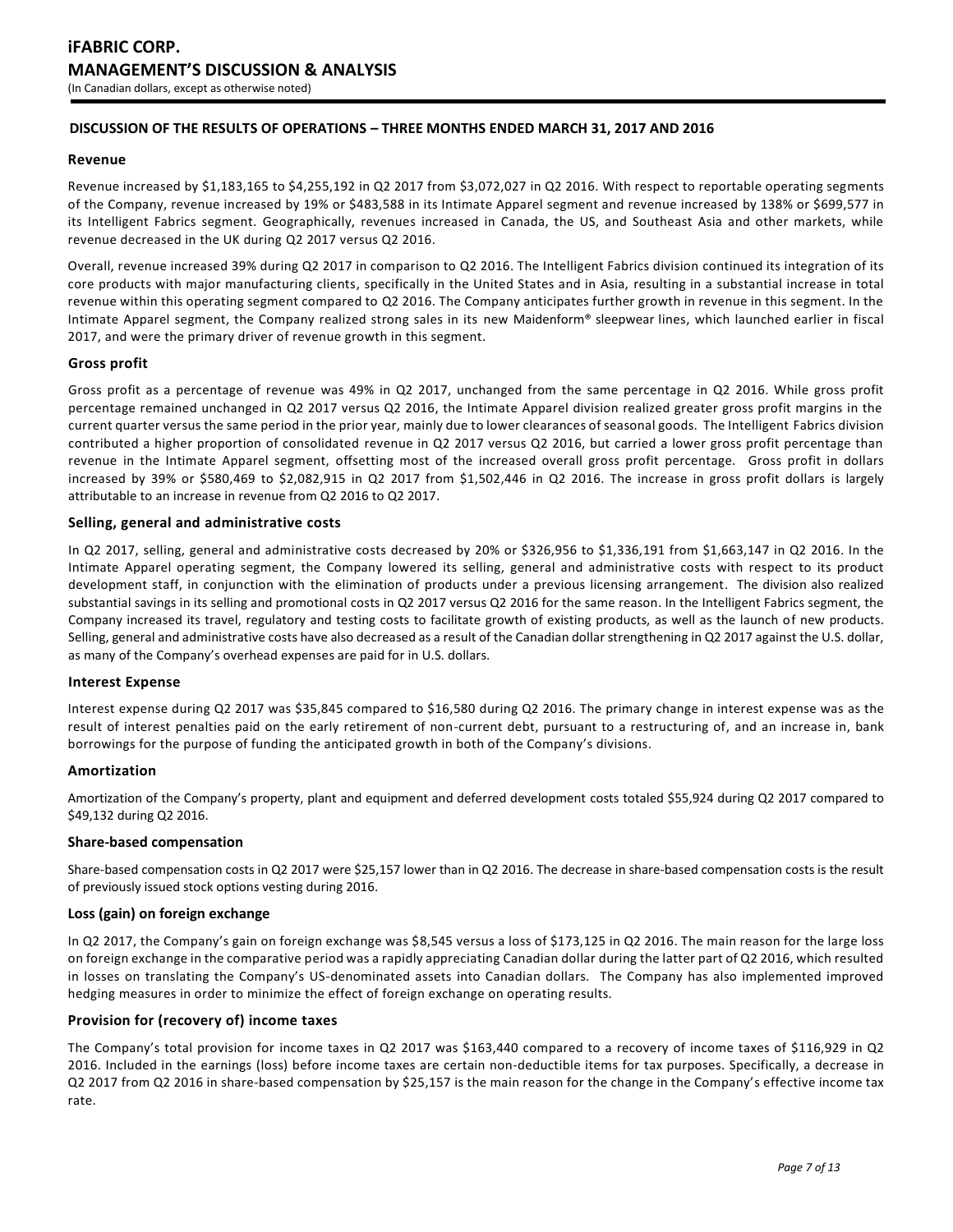# **Net earnings (loss)**

Net earnings attributable to iFabric's shareholders during Q2 2017 was \$472,221 (\$0.018 per share, basic, and \$0.017 per share, diluted) compared to net loss of \$324,657 in Q2 2016 (\$0.013 per share, basic and diluted). The increase in attributable net earnings of \$796,878 in Q2 2017 versus Q2 2016 is largely attributable higher revenues, higher gross profit in terms of percentage and dollars, and lower selling, general and administrative costs, for the reasons discussed above.

# **DISCUSSION OF THE RESULTS OF OPERATIONS – SIX MONTHS ENDED MARCH 31, 2017 AND 2016**

### **Revenue**

Revenue increased by \$956,274 to \$7,357,311 for the six months ended March 31, 2017 from \$6,401,037 for the comparable period in 2016. With respect to reportable operating segments of the Company, revenue decreased by 16% or \$913,781 in its Intimate Apparel segment and revenue increased by 307% or \$1,884,129 in its Intelligent Fabrics segment. Geographically, for the first two quarters to date in 2017, revenue in Canada and Southeast Asia and other regions increased, but decreased in the UK and US regions, versus the same period in 2016.

Overall, revenue increased 15% during the six months ended March 31, 2017 in comparison to 2016. During the six months ended March 31, 2017, the Intimate Apparel operating segment saw increased revenues in Q2 2017 versus Q1 2016, but these increases were offset by lower revenues in the first quarter of 2017 when compared to the prior year. During the six months ended March 31, 2017, the Intelligent Fabrics division continued the integration of its core products with major manufacturing clients, resulting in a significant increase in total revenue within this operating segment compared to the same period in 2016.

# **Gross profit**

Gross profit as a percentage of revenue decreased to 44% for the six months ended March 31, 2017 from 51% in the same period of 2016. The decrease in gross profit percentage for the year to date was mostly the result of a higher proportion of sales in the Intelligent Fabrics operating segment, which carry lower margins compared to the Intimate Apparel operating segment. Gross profit in dollars decreased by 2% or \$56,660 to \$3,230,001 for the year to date 2017 from \$3,286,661 in the same period of 2016. The decrease in gross profit dollars was primarily caused by a decrease in gross profit percentage for the reasons discussed above; however, greater revenues during the year to date in 2017 versus 2016 largely offset this impact.

## **Selling, general and administrative costs**

For the six months ended March 31, 2017, selling, general and administrative costs decreased by 23% or \$768,502 to \$2,546,237 from \$3,314,739 for the six months ended March 31, 2016. In the Intimate Apparel operating segment, the Company decreased its selling, general and administrative costs with respect to its product development staff, in conjunction with streamlining its product assortments. The division also lowered its promotional costs for the year to date in Q2 2017 compared to the same period in 2016. In the Intelligent Fabrics segment, the Company increased its travel, regulatory and testing costs to facilitate growth of existing products, as well as the launch of new products. Selling, general and administrative costs have also decreased as a result of the Canadian dollar strengthening during the six months ended March 31, 2017 compared to 2016, against the U.S. dollar, as a significant portion of the Company's overhead expenses are paid for in U.S. dollars.

### **Interest Expense**

Interest expense during the six months ended March 31, 2017 was \$59,901 compared to \$30,112 during the same period in 2016. The overall change in interest expense was the result of the Company carrying higher long-term debt during the six months ending March 31, 2017 versus the same period in 2016.

#### **Amortization**

Amortization of the Company's property, plant and equipment and deferred development costs totaled \$108,793 during the six months ended March 31, 2017 compared to \$98,147 during the same period in 2016.

#### **Share-based compensation**

Share-based compensation costs for the six months ended March 31, 2017 were \$53,103 lower than for the same period in 2016. The decrease in share-based compensation costs is the result of previously issued stock options vesting during 2016.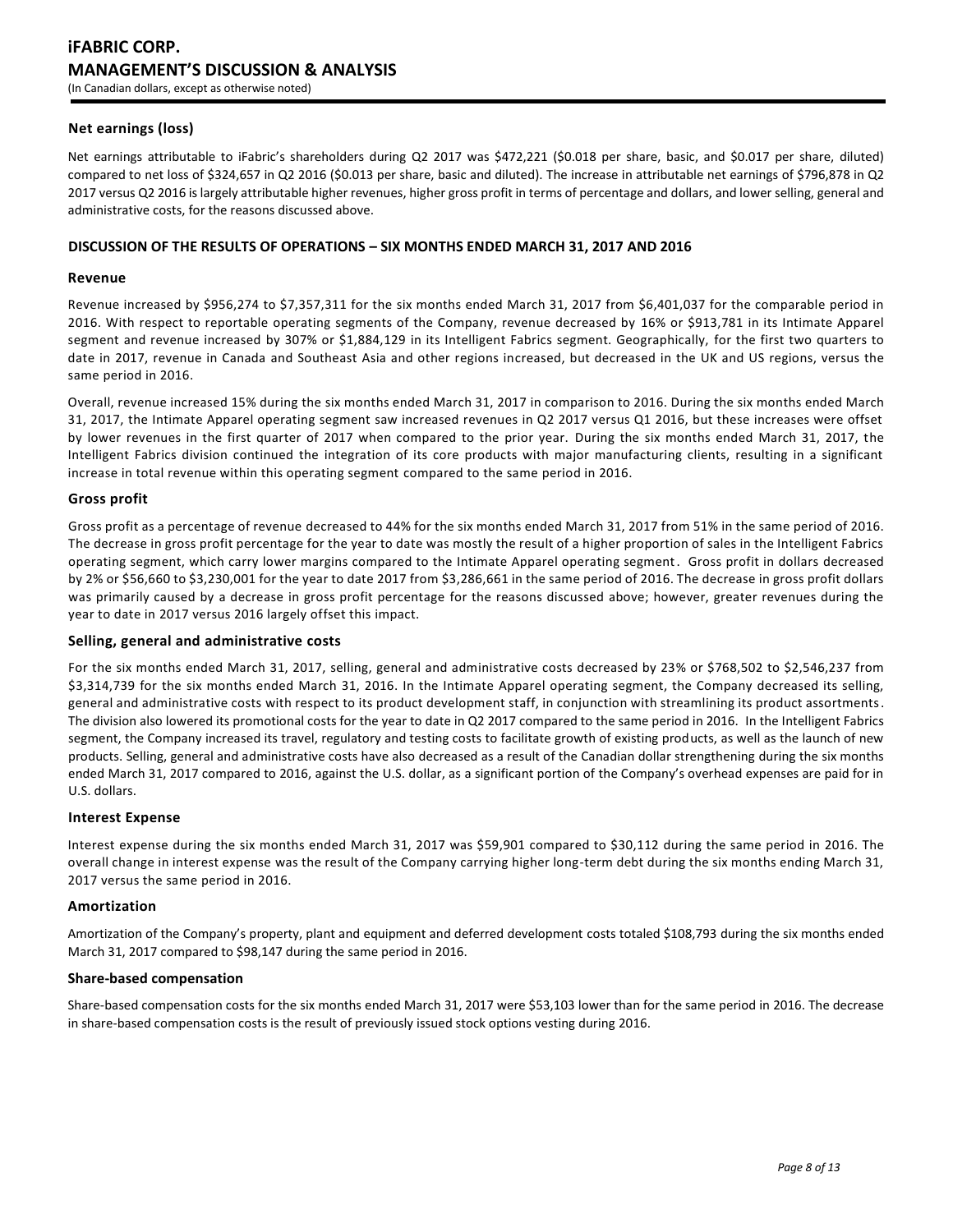# **Loss (gain) on foreign exchange**

For the six months ended March 31, 2017, the Company's gain on foreign exchange was \$12,950 versus a loss of \$124,342 in the same period of 2016. The Company faced a more stabilized exchange rate with respect to the Canadian dollar versus the US dollar during the year to date in Q2 2017 when compared to the same period in 2016, which is the primary reason for the change in the foreign exchange gains and losses

## **Provision for (recovery of) income taxes**

The Company's total provision for income taxes for the year to date in 2017 was \$134,788 compared to a recovery of income taxes of \$83,871 for the same period in 2016. Included in the earnings (loss) before income taxes are certain non-deductible items for tax purposes. Specifically, a decrease in share-based compensation by \$53,103 for the first two quarters of 2017 versus 2016 is the main reason for the change in the Company's effective income tax rate.

## **Net earnings (loss)**

Net earnings attributable to iFabric's shareholders during the six months ended March 31, 2017 was \$346,846 (\$0.013 per share, basic and diluted) compared to a loss of \$285,069 for the six months ended March 31, 2016 (\$0.011 per share, basic and diluted). The increased net earnings for the first two quarters of 2017 compared to 2016 is largely attributable to higher revenues, higher gross profit, lower selling general and administrative costs, and greater foreign exchange gains.

# **SEASONALITY AND QUARTERLY FLUCTUATIONS**

The Company's business is seasonal and results of operations for any interim period are not necessarily indicative of results of operations for the full fiscal year.

# **SUMMARY OF QUARTERLY RESULTS**

| Fiscal 2017                                             | Q1         | Q <sub>2</sub> | Q <sub>3</sub> | Q4         |
|---------------------------------------------------------|------------|----------------|----------------|------------|
| Revenue                                                 | 3,102,120  | 4,255,192      |                |            |
| Net earnings (loss) attributable to common shareholders | (125, 375) | 472,221        |                |            |
| Net earnings (loss) per common share                    |            |                |                |            |
| Basic                                                   | (0.005)    | 0.018          |                |            |
| Diluted                                                 | (0.005)    | 0.017          |                |            |
|                                                         |            |                |                |            |
| Fiscal 2016                                             | Q1         | Q <sub>2</sub> | Q <sub>3</sub> | Q4         |
| Revenue                                                 | 3,329,010  | 3,072,027      | 2,999,317      | 4,170,011  |
| Net earnings (loss) attributable to common shareholders | 39,588     | (324, 657)     | (121, 653)     | 32,745     |
| Net earnings (loss) per common share                    |            |                |                |            |
| Basic                                                   | 0.002      | (0.013)        | (0.005)        | 0.001      |
| Diluted                                                 | 0.001      | (0.013)        | (0.005)        | 0.001      |
| Fiscal 2015                                             |            |                |                |            |
|                                                         | Q1         | Q <sub>2</sub> | Q <sub>3</sub> | Q4         |
| Revenue                                                 | 3,042,404  | 3,251,478      | 3,700,502      | 3,080,464  |
| Net earnings (loss) attributable to common shareholders | (160, 905) | 126,333        | 206,806        | (282, 071) |
| Net earnings (loss) per common share                    |            |                |                |            |
| Basic                                                   | (0.006)    | 0.005          | 0.008          | (0.011)    |
| Diluted                                                 | (0.006)    | 0.005          | 0.008          | (0.011)    |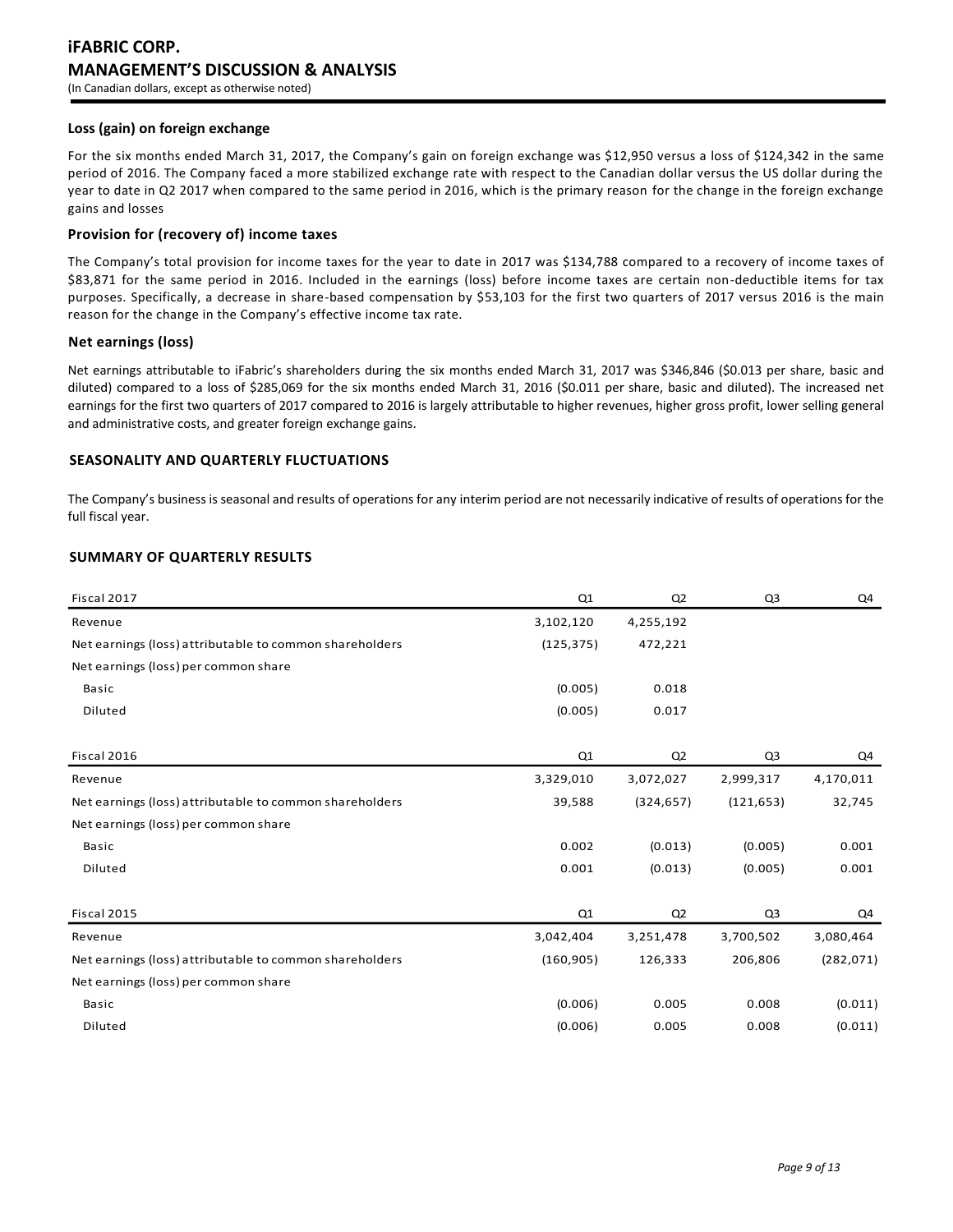# **OVERVIEW OF CONSOLIDATED STATEMENTS OF FINANCIAL POSITION**

The Company's cash balance decreased to \$1,202,172 as at March 31, 2017 from \$1,260,213 as at September 30, 2016.

Total accounts receivable at the end of Q2 2017 was \$2,934,687 compared to \$2,830,179 as at September 30, 2016.

Total inventory decreased by \$127,398 to \$3,404,004 at the end of Q2 2017 from \$3,531,402 at the end of fiscal 2016.

Property, plant and equipment at the end of Q2 2017 totaled \$2,919,374 compared to \$2,938,651 at the end of fiscal 2016.

Deferred development costs decreased to \$355,975 at the end of Q2 2017 from \$436,706 at the end of fiscal 2016. The decrease is mainly attributable to the amortization of deferred development costs.

Deferred income taxes decreased to \$781,000 at the end of Q2 2017 from \$820,000 at the end of fiscal 2016. The decrease is mostly attributable to non-capital losses utilized in the Company's Intelligent Fabrics operating segment during the Q2 2017.

Total liabilities at the end of Q2 2017 were \$476,778 lower than at the end of fiscal 2016. The Company decreased its liabilities mainly with respect to its bank indebtedness, accounts payable and accrued liabilities.

### **LIQUIDITY, CASH FLOWS AND CAPITAL RESOURCES**

The Company is subject to risks including, but not limited to, the potential inability to raise additional funds through debt and/or equity financing to support the Company's development and continued operations, and to meet the Company's liabilities and commitments as they come due.

The Company's capital resources include a bank operating line, long-term debt, and equity attributable to the Company's shareholders.

#### **Bank Operating Line**

Two of the Company's subsidiaries share a demand operating loan with a tier one Canadian bank available to a maximum of \$3,500,000, against which \$600,441 was outstanding as at March 31, 2017 (September 30, 2016 – \$889,903). The loan facility bears interest at either the bank's prime lending rate or USD base rate, as applicable, plus 0.75%. The purpose of the credit facility is to provide for ongoing operating requirements including the financing of accounts receivable and inventories. The facility is secured by a first-ranking all-indebtedness collateral mortgage in the amount of \$3,000,000 on land and buildings, a general security agreement, an assignment of rents, as well as guarantees from the Company and two of its subsidiary companies.

#### **Long-term Debt**

The Company's subsidiaries group has a non-revolving demand term loan, payable in monthly principal payments of \$9,722 plus interest, bearing interest at the bank's prime rate plus 0.75%, due by February 28, 2032 and secured by a first-ranking all-indebtedness collateral mortgage in the amount of \$3,000,000 on land and buildings, a general security agreement, an assignment of rents, as well as guarantees from the Company and three of its subsidiary companies. As at March 31, 2017, the total amount of this loan outstanding was \$1,740,277 (September 30, 2016 - \$1,450,000). The increase in long-term debt was utilized to finance working capital.

#### **Working capital**

Working capital represents current assets less current liabilities. As at March 31, 2017, the Company's working capital was \$6,170,802 compared to working capital of \$5,300,067 as at September 30, 2016, representing an increase of \$870,735 or 16%.

#### **Operating activities**

Cash provided by operating activities during the six months ended March 31, 2017 amounted to \$185,151 compared to an amount of \$977,197 used in operating activities during the six months ended March 31, 2016, representing an increase in cash inflow of \$1,162,348. The increase in operational cash flow outflow can be largely attributed to the net loss in 2017 compared to net income 2016.

#### **Financing activities**

Cash used in financing activities during the six months ended March 31, 2017 amounted to \$234,407, compared to \$642,556 provided by financing activities during the six months ended March 31, 2016, representing an increase of \$876,963 in financing cash outflow. The difference can be mostly attributed to the repayment of the Company's bank operating line in Q2 2017, as opposed to increasing the operating line in Q2 2016.

#### **Investing activities**

\$8,784 was used in investing activities during the six months ended March 31, 2017 compared to \$1,558 used in investing activities during the six months ended March 31, 2016.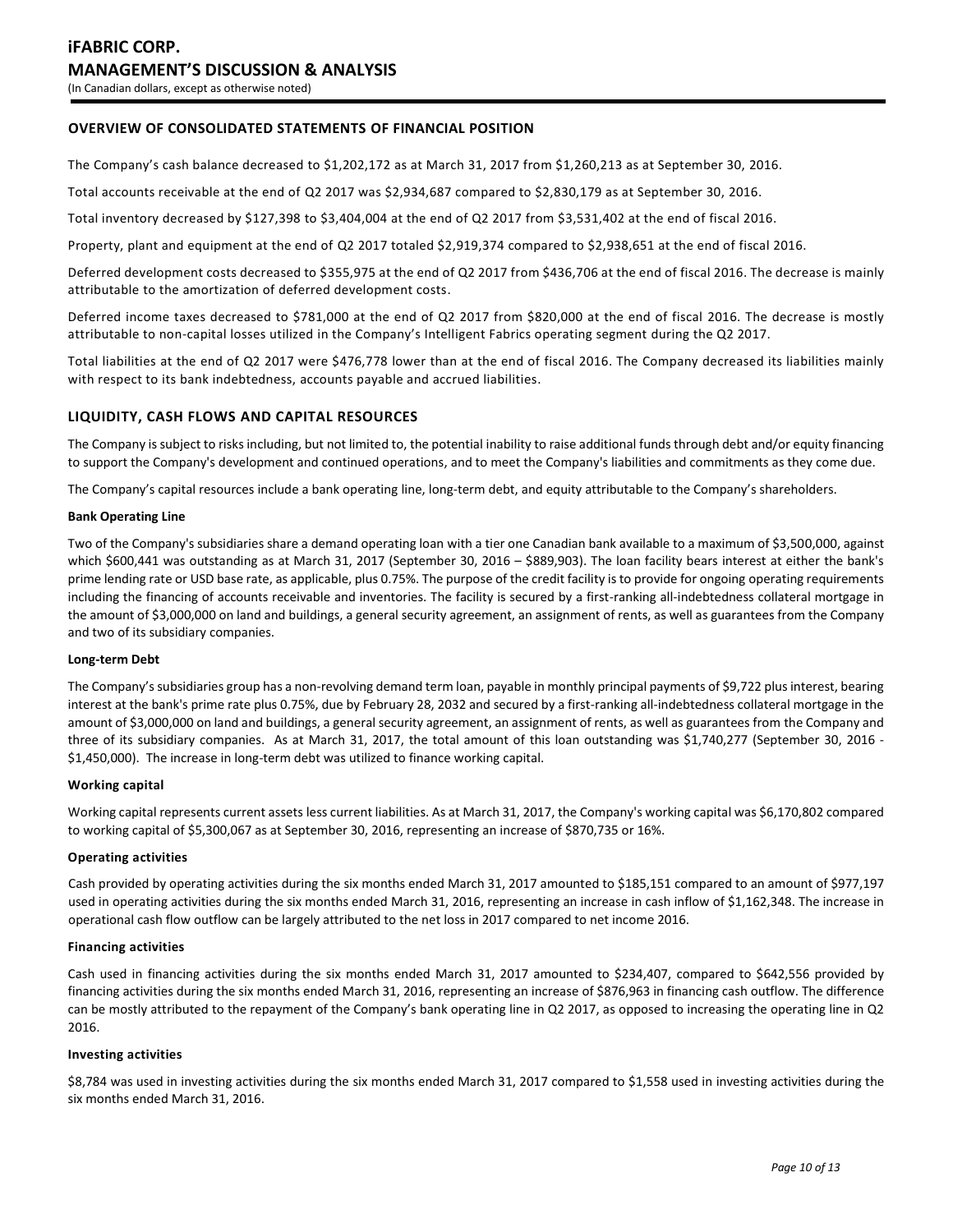# **OFF-BALANCE SHEET ARRANGEMENTS**

The Company has no off-balance sheet arrangements as of March 31, 2017, with the exception of the operating leases as noted in the "Commitments & Contractual Obligations" section below.

## **COMMITMENTS & CONTRACTUAL OBLIGATIONS**

During Q2 2017, there have been no significant changes in the contractual obligations from those disclosed in the Company's 2016 annual MD&A.

The Company's other commitments are outlined below:

- The Company enters into foreign exchange forward contracts to manage the risks associated with exchange rate fluctuations. See note 7 of the Company's Q2 2017 unaudited condensed consolidated interim financial statements for more information.
- In terms of a worldwide license agreement, the Company has the right to use trademarks in connection with the manufacture, marketing, sale and distribution of certain licensed products. During the license term, the Company is required to pay a quarterly royalty on its net sales as defined in the agreement, on all products sold under the licensed marks. The effective royalty rates vary depending on the distribution channel and range from 4-10%. Minimum annual royalties have been established for the balance of the contract periods ending December 31, 2017 and 2018 in U.S. dollar amounts of \$288,000 and \$368,000, respectively. In addition, the Company is required to pay an advertising fee of 1-2%, depending on the distribution channel, payable quarterly, on its net sales as defined in the agreement, for promotion of the licensed products. The Company is also required to pay an administration fee for the last remaining year of the contract, due January 1 2018, in the amount of \$20,500 USD. The license term is in effect until December 31, 2018.

# **RELATED PARTY TRANSACTIONS**

During the three and six month periods ended March 31, 2017, there have been no significant changes in the related party transactions from those disclosed in the Company's 2016 audited consolidated financial statements.

#### **FINANCIAL RISK MANAGEMENT**

The Company's risk management policies are established to identify and analyze the risks faced by the Company, to set appropriate risk limits and controls, and to monitor risks and adherence to limits. Risk management policies and systems are reviewed regularly to reflect changes in market conditions and the Company's activities. There have been no significant changes in the Company's risk exposures during the three and months ended March 31, 2017 from those described in the Company's audited annual consolidated financial statements for the year ended September 30, 2016.

# **OUTSTANDING SHARE DATA**

As of the date of this MD&A, the Company had 26,011,000 common shares outstanding. Furthermore, as of the date of this MD&A, the Company had 1,608,750 options issued and outstanding, of which 1,608,750 were exercisable, as well as 203,625 warrants outstanding.

#### **RISKS & UNCERTAINTIES**

The Company is exposed to various operational risks and uncertainties which are described in the Company's 2016 annual MD&A. The risks and uncertainties disclosed in the 2016 annual MD&A are not exhaustive. There have been no specific additional risks or uncertainties identified during Q2 2017. New risk factors may emerge from time to time and it is not possible for management to predict all such risk factors, nor can it assess the impact of all such risk factors on the Company's business, performance, condition, results, operations or strategies and plans.

## **CRITICAL ACCOUNTING POLICIES AND ESTIMATES**

This MD&A is based upon the Q2 2017 unaudited condensed consolidated interim financial statements, which have been prepared in accordance with IFRS and IAS 34, "Interim Financial Reporting". The preparation of the Q2 2017 unaudited condensed consolidated interim financial statements requires management to select appropriate accounting policies and to make judgments, estimates and assumptions that affect the reported amounts of assets, liabilities, revenues, expenses and the disclosure of contingent assets and liabilities at the end of the reporting period. The estimates and related assumptions are based on previous experience and other factors considered reasonable under the circumstances, the results of which form the basis of making assumptions about carrying values of assets and liabilities that are not readily apparent from other sources.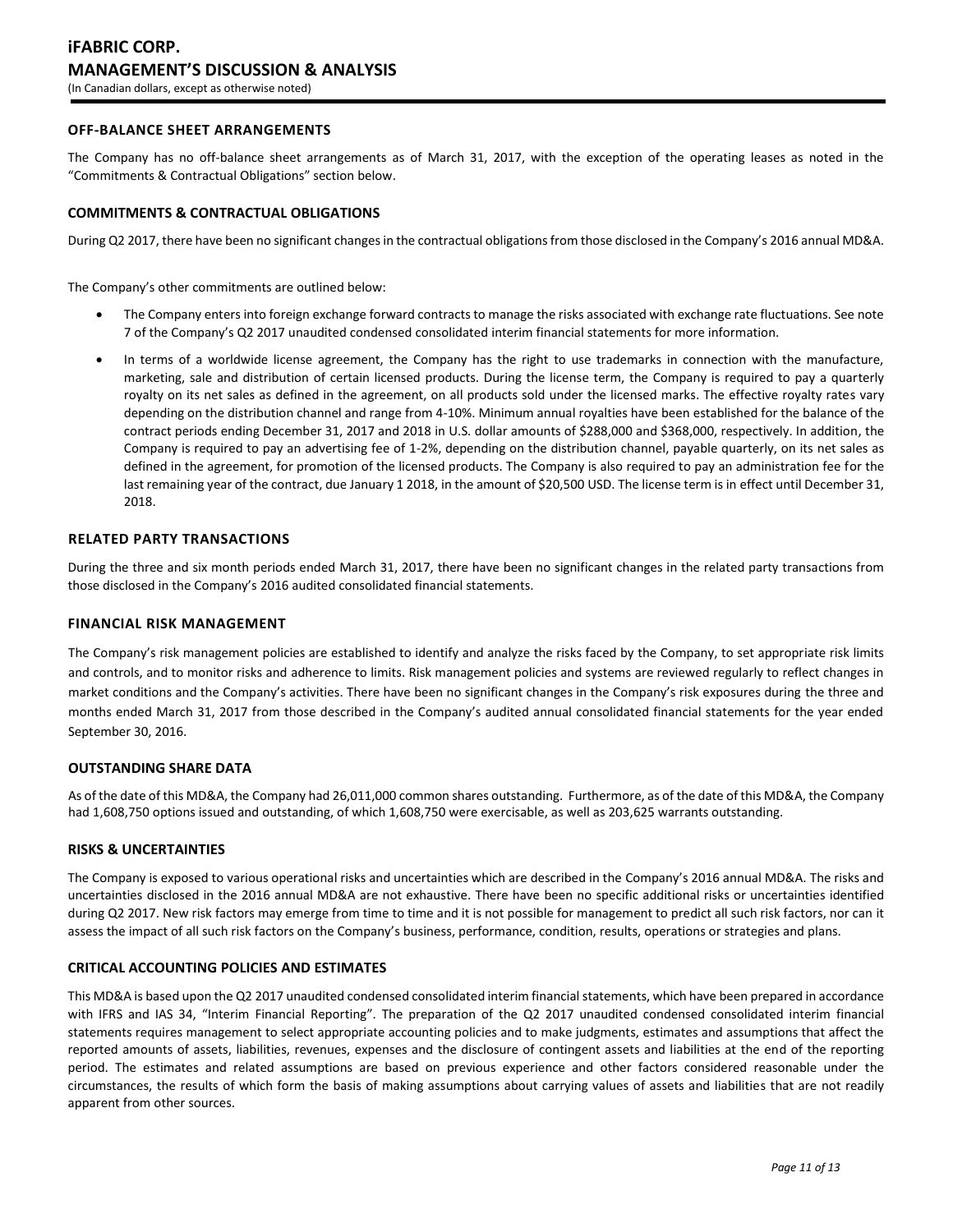The estimates and underlying assumptions are reviewed on an ongoing basis. Revisions to accounting estimates are recognized in the period in which the estimate is revised if the revision affects only that period or in the period of revision and future periods if the revision affects both current and future periods.

Significant assumptions about the future that management has made could result in a material adjustment to the carrying amounts of assets and liabilities, or on the reported results of revenues, expenses, gains, or losses, in the event that actual results differ from assumptions made. The methods used to calculate critical accounting estimates are consistent with prior periods.

During Q2 2017, there were no significant changes to methods used to:

- Cost inventory or determine provisions for obsolete or slow-moving inventory
- Determine impairment of deferred development costs
- Determine impairment of deferred income tax assets
- Determine impairment or estimated useful lives of property, plant and equipment
- Determine the allowance for doubtful accounts
- Determine the allowance for discounts and rebates
- Determine the fair value of share-based payment transactions

For further details concerning the use of estimates, judgments and assumptions in the preparation of the Company's Q2 2017 unaudited condensed consolidated interim financial statements, along with details of the significant accounting policies used in the preparation of such interim financial statements, specific reference should be made to note 3 of the Company's audited annual consolidated financial statements for the fiscal year ended September 30, 2016.

# **ACCOUNTING POLICY DEVELOPMENTS**

The significant accounting policies as disclosed in the Company's audited annual consolidated financial statements for the year ended September 30, 2016 have been applied consistently in the preparation of the Q2 2017 unaudited condensed consolidated interim financial statements.

## **(a) Future changes in accounting standards**

Certain new standards, interpretations, amendments and improvements to existing standards were issued by the IASB or IFRIC that are mandatory for annual accounting periods beginning on January 1, 2016 or later periods. The standards impacted that are applicable to the Company are as follows:

- i) IFRS 9, 'Financial Instruments' was issued in November 2009 as the first step in its project to replace IAS 39 'Financial Instruments: Recognition and Measurement'. IFRS 9 introduces new requirements for classifying and measuring financial assets that must be applied for annual reporting periods beginning on or after January 1, 2018, with early adoption permitted. The IASB amended IFRS 9 in November 2013 to add new requirements for classifying and measuring financial liabilities, de-recognition of financial instruments, impairment and hedge accounting. The standard is not expected to have an impact on the Company's accounting for financial instruments and the Company has not yet decided when to adopt IFRS 9.
- ii) IFRS 15, 'Revenue From Contracts With Customers' was issued in May 2014. The standard provides a comprehensive framework for recognition, measurement, and disclosure of revenue from contracts with customers except for those that fall within the scope of IAS 17, 'Leases' or other applicable IFRS. Application of the standard is mandatory for annual reporting periods beginning on or after January 1, 2018, with early adoption permitted. The adoption of IFRS 15 is not expected to have an impact on the Company's accounting for revenue and the Company is currently assessing when to adopt IFRS 15.
- iii) IFRS 16, 'Leases', was published in January 2016, replacing IAS 17, 'Leases', and related interpretations. The standard introduces a single lessee accounting model and requires a lessee to recognize assets and liabilities for all leases with a term of more than 12 months, unless the underlying asset is of low value. A lessee is required to recognize a right-of-use asset representing its right to use the underlying asset and a lease liability representing its obligation to make lease payments. Lessors continue to classify leases as finance and operating leases. Other areas of the lease accounting model have been impacted, including the definition of a lease. Transitional provisions have been provided. IFRS 16 becomes effective for annual periods beginning on or after January 1, 2019, and is to be applied retrospectively. Early adoption is permitted if IFRS 15 has been adopted. The Company is currently assessing the impact of the new standard on its consolidated financial statements.